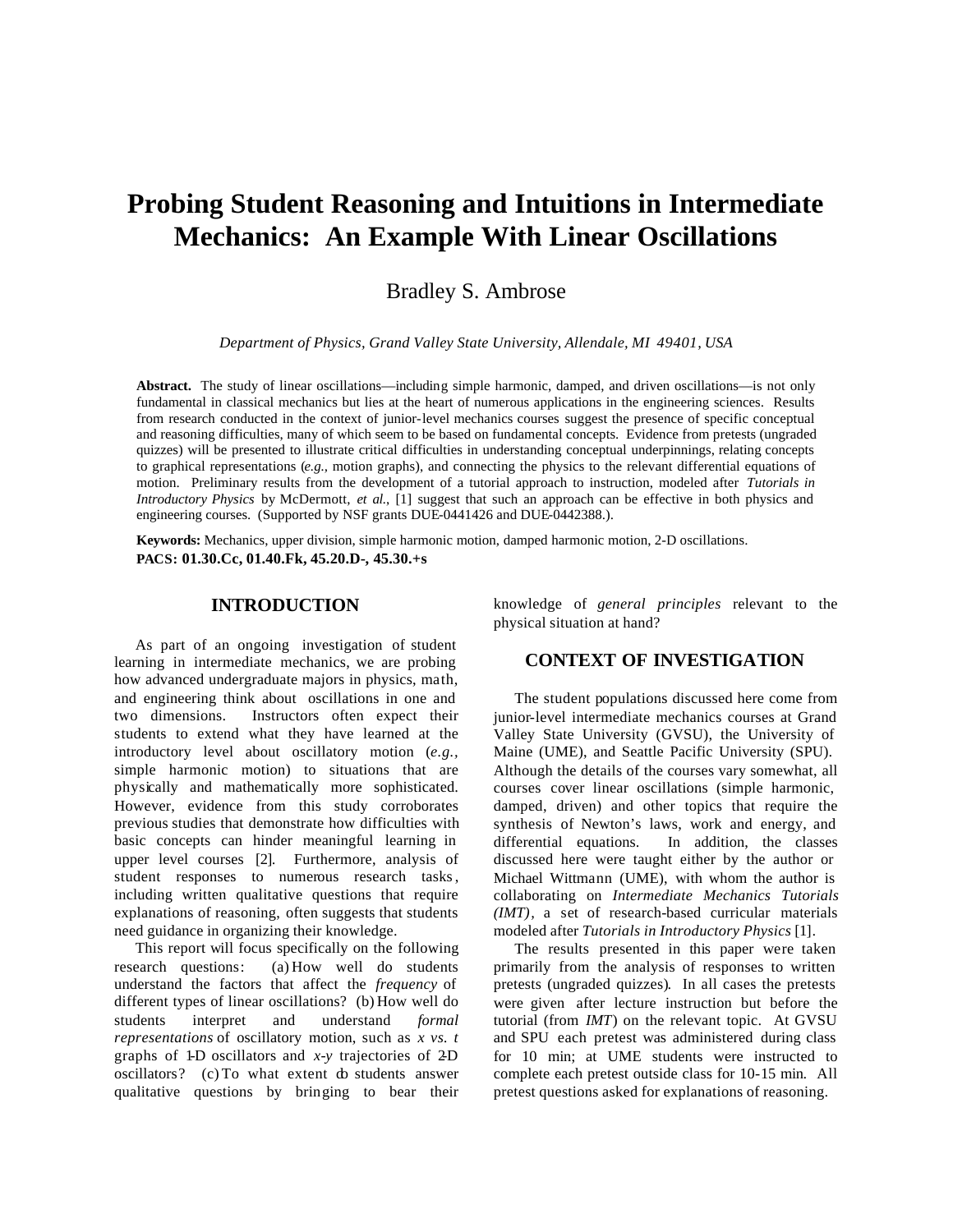# **PROBING STUDENT THINKING OF SIMPLE HARMONIC MOTION IN ONE AND TWO DIMENSIONS**

In this section we describe results from pretests that probe the ability of students to apply (in 1D) and extend (to 2-D) the idea that the frequency  $\left[\mathbf{w}_o = (k/m)^{1/2}\right]$  of a simple harmonic oscillator is determined solely by the spring constant and mass. Students in all classes discussed here covered 1D simple harmonic oscillators at the introductory level.

# **Simple Harmonic Motion**

The first pretest on oscillations includes questions that elicit student ideas about the factors that affect the frequency of simple harmonic oscillations. For this report we describe the results from 4 classes  $(N = 35)$ at GVSU and 1 class  $(N = 11)$  at SPU.

Students are shown a strobe picture illustrating a block connected to an ideal spring that is released from rest on a level, horizontal surface. They are asked how the period would be affected by: (i) changing the release point of the block from 0.5 m to 0.7 m from equilibrium, (ii) replacing the original spring with one that is stiffer, and (iii) replacing the original block with one having four times the mass. The students were expected to recognize that the period will not change in case (i), decrease in case (ii), and increase (double) in case (iii).

#### *Incorrect Intuitions Relating Period and Amplitude*

Although most students gave correct responses (ignoring reasoning) for each case, case (i) yielded the lowest percentage of complete and correct explanations (~10%). Many correct responses were supported by "compensation arguments" [3] relating amplitude, average speed, and period. As one student explained, "It may seem that the block is moving faster, but it is also moving farther to compensate." While such justifications make it *plausible* that the period is unaffected by changing the amplitude, they show no evidence of understanding that *only* the spring constant and mass affect the period. Even more telling, the most common *incorrect* explanation (from  $\approx$  25% of the students) was based on the incorrect intuition that the greater initial displacement from equilibrium (and hence the larger amplitude) would cause the period to increase because, for example, "the block travels farther during each period."

The above results are interesting because they suggest persistent, incorrect intuitions that may lead to confusion in the context of 2-D oscillations. Even though students completed a tutorial (not discussed

here) on 1-D harmonic oscillators, the above pretest results suggested the need to explore how students proceed from 1-D to the 2-D case.

## **Harmonic Motion in Two Dimensions**

Students often were introduced to 2-D oscillations as an application of conservative forces, several weeks after covering 1-D oscillations. The following pretest, given after relevant lectures to 4 classes  $(N = 31)$  at GVSU and 1class  $(N = 17)$  at UME, was designed to probe student understanding of the relative frequencies along the *x*- and *y*-axes of a 2-D oscillator.

Students are asked to consider an undamped 2-D oscillator with  $U(x, y) = \frac{1}{k}x^2 + \frac{1}{2}k^2y^2$ . (They are also reminded about the relationship  $k_i = m w_i^2$  for each force constant.) For each *x-y* trajectory shown in Fig. 1, students are asked whether that trajectory is possible for such an oscillator and, if so, whether *w1* is greater than, less than, or equal to *w2.* (The original version of the pretest asked for a comparison of the force constants  $k_l$  and  $k_2$  instead of the frequencies. The change in wording, however, did not significantly alter overall student performance.)



**FIGURE 1.** Three *x-y* trajectories shown on the pretest for 2-D oscillators. Students were asked for each case how the frequencies along the *x*- and *y*-axes compared.

Students were expected to infer from each trajectory how many cycles occurred along one axis for each cycle along the other. Two is otropic cases (#1 and #2) were included, and showing different *x*and *y*- amplitudes for Case #2 was intended to elicit incorrect intuitions about frequency and amplitude.

### *Use of "Compensation Arguments" Relating Frequencies (or Force Constants) and Amplitudes*

In each class very few students (between 0% and 15%) gave correct responses for all cases, even when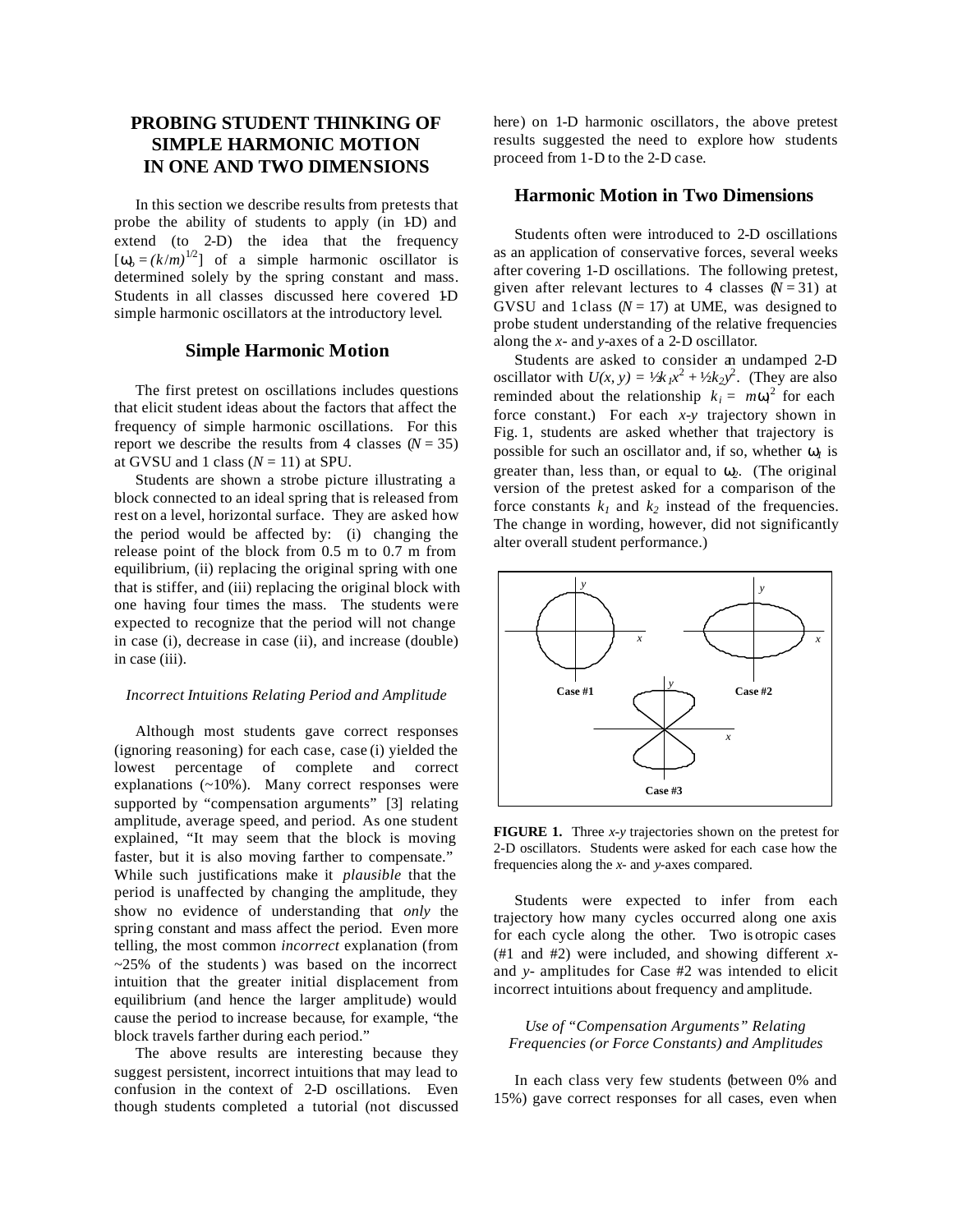explanations were ignored. Most students incorrectly compared the relative frequencies (or relative force constants) by using inappropriate "compensation arguments" involving the relative amplitudes along the *x*- and *y*-axes. For example, for case #2 most incorrectly predicted that  $w_1 < w_2$  (or  $k_1 < k_2$ ) for reasons such as: "the spring goes farther in the *x*direction, so [the] spring must be less stiff in that direction," or "since we now have an oval curve with the *x*-axis longer,  $w_2$  must be greater to compensate."

The prevalence of this type of "compensation" reasoning is striking for two reasons. First, it strongly suggests that most students fail to recognize that *x-y* trajectories like those from the pretest yield frequency information about the 2-D oscillator. Second, the tendency for students to link amplitudes with frequencies (or force constants) appears to be analogous to the most common incorrect mode of reasoning used on the 1-D oscillator pretest. This result suggests the recurrence of conceptual difficulty with fundamental ideas.

# **PROBING STUDENT THINKING OF DAMPED HARMONIC MOTION**

Students encountering damped oscillations for the first time usually do so at the intermediate level, after simple harmonic motion but before 2D oscillations. Typically the lecturer demonstrates shows how to set up and solve the differential equation. For the underdamped form of the solution the students are shown that amplitude decreases exponentially with time and that the frequency is smaller than that for the undamped oscillator:  $w_d = (w_o^2 - g^2)^{1/2}$ , where *g* is the damping constant. Given this typical treatment of damped oscillators it was desired to study how well students understood qualitatively how the presence of damping affects the motion of an oscillator.

#### **Underdamped Motion**

After lecture instruction on damped oscillators, students in 4 GVSU classes  $(N = 35)$  and 1 SPU class  $(N = 11)$  were given the following two-part pretest. The pretest began by showing students the *x vs. t* graph of a simple harmonic oscillator (no damping) released from rest (see solid curve in Fig. 2). They were then told to assume that a linear damping force is applied, causing the oscillator to become underdamped. (Students were reminded of the meaning of the term.) In part A of the pretest, students were asked to sketch a qualitatively correct graph of the underdamped oscillator having the same initial conditions as the original (undamped) one. In part B, they were asked to consider the instant it first passes  $x = 0$ : at that

instant is the oscillator speeding up, slowing down, or moving with maximum speed?

(*Note:* Part B was not included on the pretest for one GVSU class. A slightly different version of part B was given to two of the GVSU classes: Does the [underdamped] oscillator first attain a maximum speed before, after, or exactly at the same instant when it passes through  $x = 0$ ? The change in wording did not seem to affect the overall performance of the students.)



**FIGURE 2.** Motion graph from part A of the pretest on underdamped oscillators. The solid curve represents the motion of a simple harmonic oscillator. The dashed curve (not shown to students) illustrates a qualitatively correct graph for an underdamped oscillator.

#### *Inappropriate Generalizations from the Case of Simple Harmonic Motion*

Few students (~25% or fewer) in each class answered part A correctly. Any curve like the dashed curve shown in Fig. 2 would have been acceptable. However, most students (60% to 70%) drew graphs like the one shown in Fig. 3, showing a gradually decreasing amplitude (which is correct) but a frequency that is equal to that for the undamped case. Most explanations—for example, "the amplitude shrinks in time but the period shouldn't change since they are independent of each other"—suggest an overgeneralization from simple harmonic motion.



**FIGURE 3.** Example of a typical incorrect student graph elicited by the pretest on underdamped oscillations. Most students drew graphs like this one, showing equal frequencies for the undamped and underdamped cases.